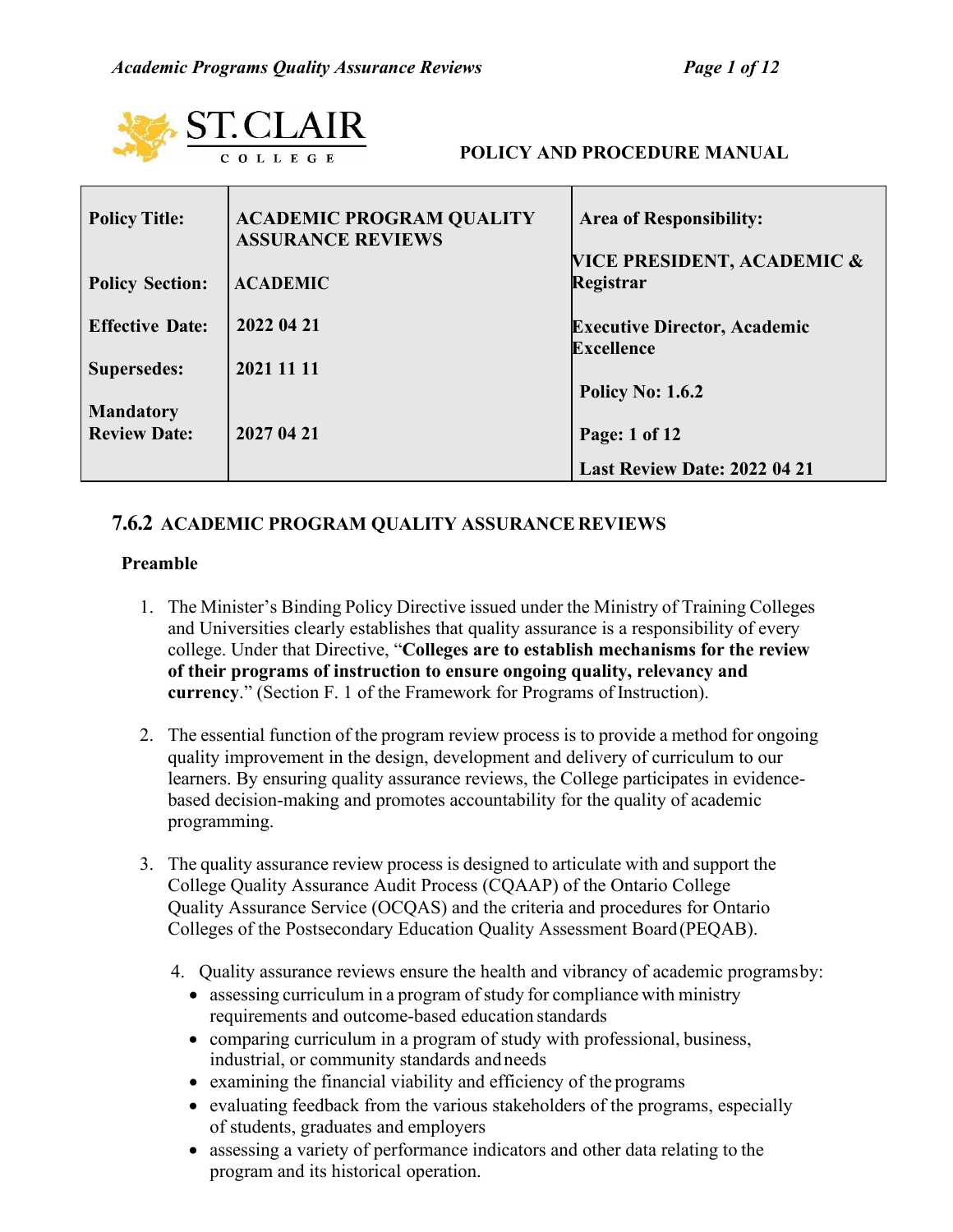# *Academic Programs Quality Assurance Reviews Page 2 of 12*

# **Extent of Application**

5. This policy and its accompanying procedures and templates apply to all members of the College community who are responsible for, or involved in, the delivery of academic programs that must conform to the Framework for Programs of Instruction contained in the Minister's Binding Policy Directive issued by the Minister of Colleges and Universities. This policy, therefore, includes the traditional academic programs offered through the College's post-secondary academic schools as well as those programs offered through any St. Clair College department that are credentialed and approved through the Ministry of Colleges and Universities and approved through the College's Board of Governors such as the Continuing Education department.

# **Variations from this Policy**

6. This policy is intended to establish the broad basis for Quality Assurance reviews of academic programs. Specific components of the policy implementation and application may vary or develop additional components or requirements as the processes mature over time. These components include the Centre for Academic Excellence and Quality Assurance (CAE) protocols or processes to be followed as well as templates and directives of the Academic Sector. Additions, modifications or deletions to the actual processes or practices must be approved by the Vice President, Academic & Registrar and Executive Director, Academic Excellence. If in the opinion of the Vice President, Academic & Registrar and the Executive Director, Academic Excellence a substantial variation or departure from the intent or purpose of this policy is being contemplated, the Vice President, Academic & Registrar may address the variation at the Senior Operations Group for consideration and approval as a modification to this policy.

## **Academic Quality Assurance Program Review Processes**

- 7. All academic programs at the college will complete the review of the program curriculum and their review of program-related data on an annualbasis.
- 8. All academic programs at the college will complete the comprehensive, Cyclical Quality Assurance Review of the currency and relevancy of its curriculum within a time period no greater than five years. This comprehensive cyclical and/or ongoing review will focus on the currency and relevance of the program curriculum and its compliance with outcome- based education and ministry requirements.
- 9. All academic programs at the college will complete regular reviews (annually) of program curriculum and its delivery based on their own professional assessment; on the feedback obtained from student focus groups; on the advice of the Program Advisory Committee; or on feedback obtained from some other appropriate community agency.
- 10. Program Metric Analysis (PMA) review will be conducted for every program and the results considered within Annual Review or a separate Impact Review process.
- 11. All academic programs at the college will be evaluated on annual basis to check if they meet the criteria for an Impact Review. This review ensures that program decisions are made taking into consideration a broad set of criteria.

## **Regular Annual Internal review of program-related data**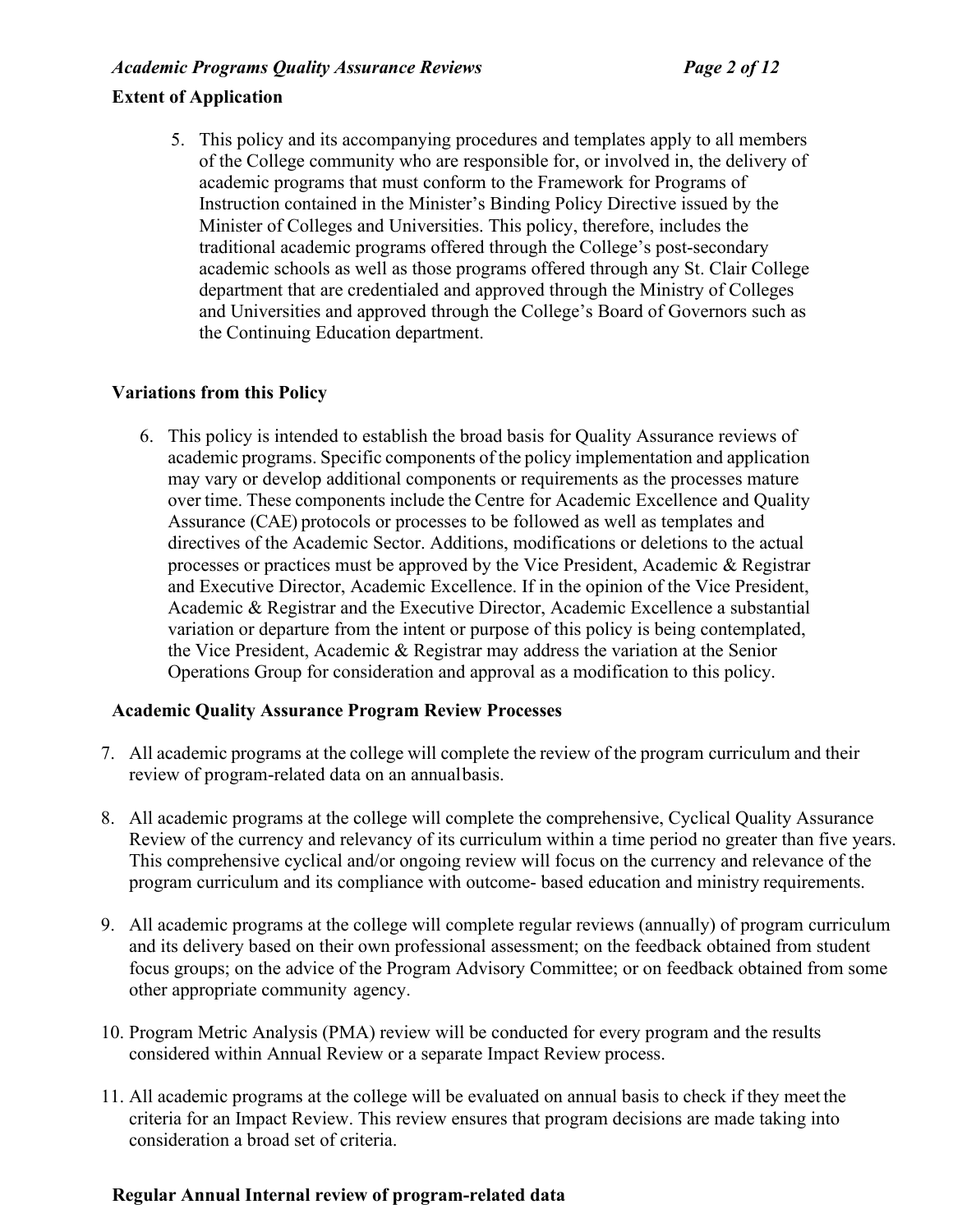# *Academic Programs Quality Assurance Reviews Page 3 of 12*

- 12. The Annual Review of program-related data shall consist of such items as historical numbers of applications and registrations in the program, attrition/retention rates for the program, grade ranges by course, Key Performance Indicators (KPIs), Student Experience Surveys (SES) for the program, course feedback by students (IFSs), program costing and such other data as determined by the Vice President, Academic & Registrar.
- 13. Program related data for Annual Reviews, PMA, and Impact Reviews will be generated and collated by the IDEA office. The Centre for Academic Excellence and Quality Assurance will assist with making the program-related data available to the program teams.
- 14. In addition to program-related data, the Annual Review Lead and program faculty (the program team), will review the program curriculum and its delivery when necessary based on triggers from program- related data.
- 15. After reviewing and analyzing the program-related data, the Annual Review Lead and program faculty (the program team) will develop any appropriate action plans including proposed modifications to the curriculum or its delivery.
- 16. The resulting review and action plan must be reviewed and endorsed by the School Chair who will provide feedback to the Annual Review Lead and program faculty (the program team) on the feasibility of any proposed action plan.
- 17. After the endorsement of the action plan, the Annual Review Lead is responsible for inputting the action plans inthe Action Plan System.
- 18. The School Chair is responsible to ensure that the action plan is implemented before the next annual internal review of program- related data.
- 19. The responsibility for ensuring the completion of the annual internal review of program- related data resides with the School Chair who shall ensure that the review is completed according to communicated deadlines and that the action plan is realistic and feasible.
- 20. The Annual Review of program data is part of the professional responsibility of the facultymembers teaching in the program and is required to be completed each year according to the directives of the AcademicSector.

# **Cyclical Quality Assurance Review of Program Curriculum**

- 21. The Cyclical Quality Assurance Review of program curriculum and its compliance with outcome-based education requirements and ministry compliance shall take place for each program at least once every five years according to a rotation developed by the Executive Director, Academic Excellence and the Vice President, Academic & Registrar with input by the School Chairs/Deans.
- 22. School Chairs/Deans, in consultation with the Vice President, Academic & Registrar and the Executive Director, Academic Excellence, may determine that a particular academic program should undergo a cyclical review of curriculum based on special circumstances, in which case, the five year cycle of reviews shall be adjusted to reflect this out-of-sequence review.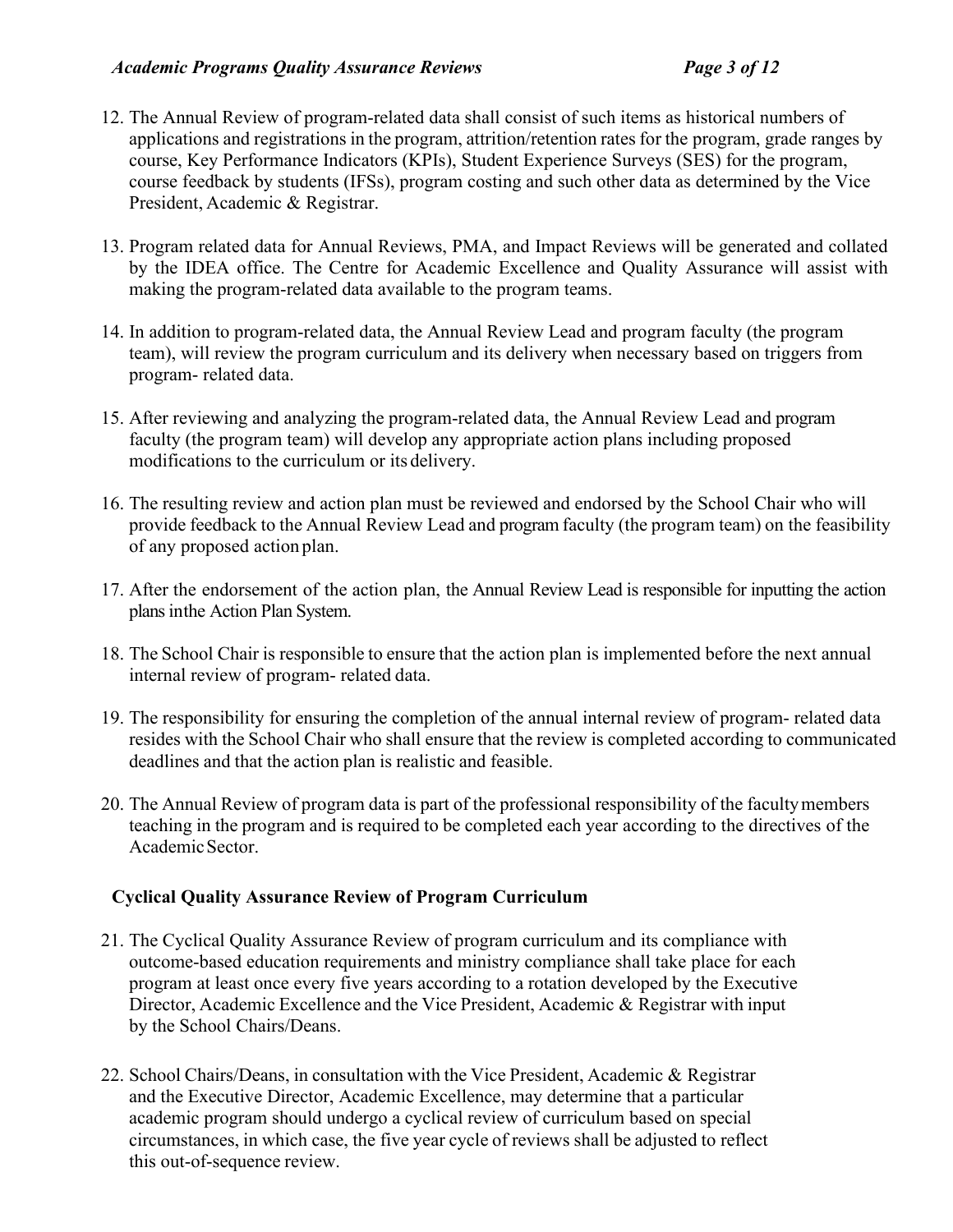# *Academic Programs Quality Assurance Reviews Page 4 of 12*

- 23. The Cyclical Quality Assurance Review of program curriculum shall consist of the following components that must be facilitated by the Centre for Academic Excellence and Quality Assurance:
	- i. A review of the occupational relevancy of the program curriculum conducted by industry or community experts to determine whether graduates from the programhave the appropriate knowledge and skills for employment in the program's profession or trade.
	- ii. Input by means of surveys and/or focus groups from current students, graduates, employers, and other stakeholders as determined by the program team.
	- iii. A review by the Cyclical Review Lead and faculty (the program team) of the currency and relevance of the vocational learning outcomes for the program and the consequent updating and revision of those vocational learning outcomes.
	- iv. A review by the Cyclical Review Lead and program faculty (the program team) of the currency of the course outlines for the courses that are delivered in the program and the compliance of the program course outlines with outcome-based education and college policy and practices.
	- v. The mapping of the course learning outcomes to the program vocational learning outcomes as well as the compliance of the program to requirements relating to general education and essential employability skills outcomes.
- 24. The responsibility for conducting the Cyclical Quality Assurance Reviews resides with the School Chair/Dean with assistance and advice provided by the Centre for Academic Excellence and Quality Assurance.
- 25. The Lead for the Cyclical Quality Assurance Review will typically be the current Program Coordinator but the School Chair may designate a different faculty member as the Review Lead for the purpose of conducting the Quality Assurance review processes.
- 26. The Final Report and any action items generated from the Cyclical Review will be uploaded on the Action Plan database from the Centre for Academic Excellence and Quality Assurance. The responsibility for monitoring and completing action items resides with the School Chair/Dean and program faculty.

# **Exceptions to Requirement for a Cyclical Quality Assurance Review**

- 27. Where an existing, mandated process for external certification already exists, the program Coordinator may request and School Chair/Dean may recommend to the Executive Director, Academic Excellence that the results of the certification process would meet some or all of the requirements for a Cyclical Quality Assurance review of the program curriculum.
- 28. On the recommendation of the Executive Director, Academic Excellence and with the approval of the Vice President, Academic & Registrar, an academic program with a mandated accreditation process will not need to engage in a full cyclical review of program curriculum. However, the accredited program must still complete a mapping of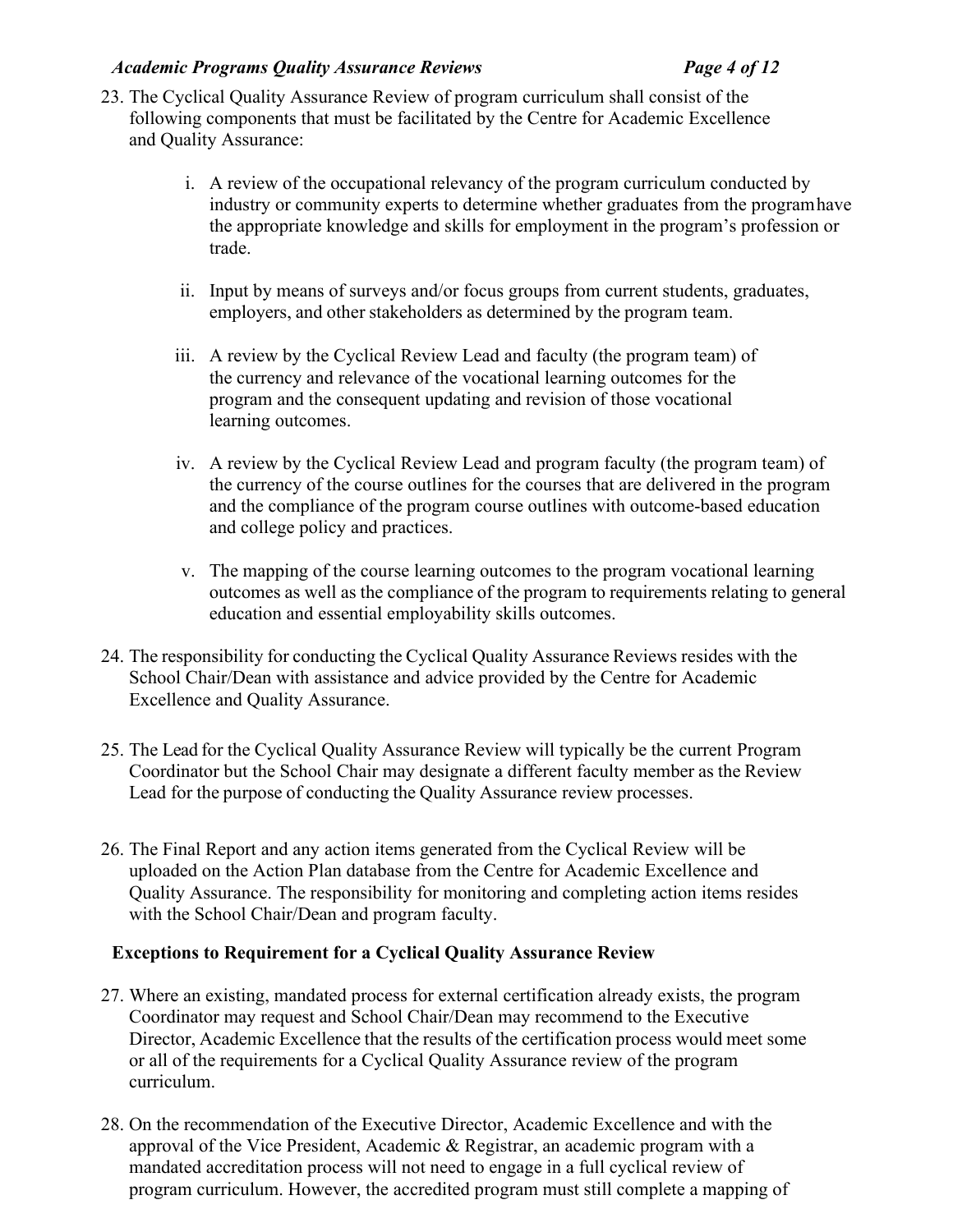# *Academic Programs Quality Assurance Reviews Page 5 of 12*

the course learning outcomes to the program outcomes/competencies. The mapping of the Essential Employability Skills outcomes is required as well as the identification of the number and type of assessments. Other components of the Cyclical Quality Assurance review process may also be required as deemed appropriate by the Vice President, Academic & Registrar on the recommendation of the Executive Director, Academic Excellence.

# **Regular Annual Internal Review of Program Curriculum**

- 29. Each academic year (or, in some cases, with the approval of the Vice President,Academic & Registrar, at some other more appropriate time) faculty review the program curriculum and its delivery and determine necessary changes for the purpose of enhancing the quality of the program curriculum and to prepare the curriculum for its delivery in the next academic year.
- 30. These changes in the curriculum can range from minor changes to course outlines that only require the approval of the Centre for Academic Excellence and Quality Assurance to more significant changes that may result in changes to the Program Curriculum Chart which requires the approval of the Program Chair, CAE Curriculum Coordinator, the Executive Director, Academic Excellence, the Vice President, Academic & Registrar, and the Director, Registration & Financial Aid Services.
- 31. Minor changes when approved will modify the curriculum for the upcoming or current academic year; while more significant changes involving many Program Curriculum Chart changes will not come into effect until the following academic year. What is considered to be minor or major modifications to the curriculum is the responsibility of the Centre for Academic Excellence and Quality Assurance. Any exceptions to the time frame for implementation of the modifications must be recommended by the Centre for Academic Excellence and Quality Assurance and approved by the Vice President, Academic  $\&$ Registrar.
- 32. The impetus, motivation or basis for modifications to the curriculum may arise from any or all of the following sources:
	- The professional opinion and experience of the faculty member or faculty team
	- Feedback from students obtained through the Instructional Feedback Survey or Student Focus Group or in some other appropriatemanner
	- Recommendations of the Program AdvisoryCommittee
	- Feedback from industry or professional agencies related to the program area
	- Information from similar programs being offered at other educational institutions
	- Feedback from a program's accrediting agency, if any
	- Feedback from the ministry

## **Annual Program Metric Analysis**

Based on the annual data provided from IDEA office, program chairs are responsible to ensure data is reviewed and responded to via the Annual Review process or through a separate review mechanism.

# **Impact Review**

33. Where an academic program is encountering indications that its viability or sustainability is in question, it is appropriate to analyze and assess the causes of such a situation and whether or not there are measures that could be taken to revive or resuscitate the health and vigorof the program. St. Clair College is committed to ensuring that all of its programs are supported in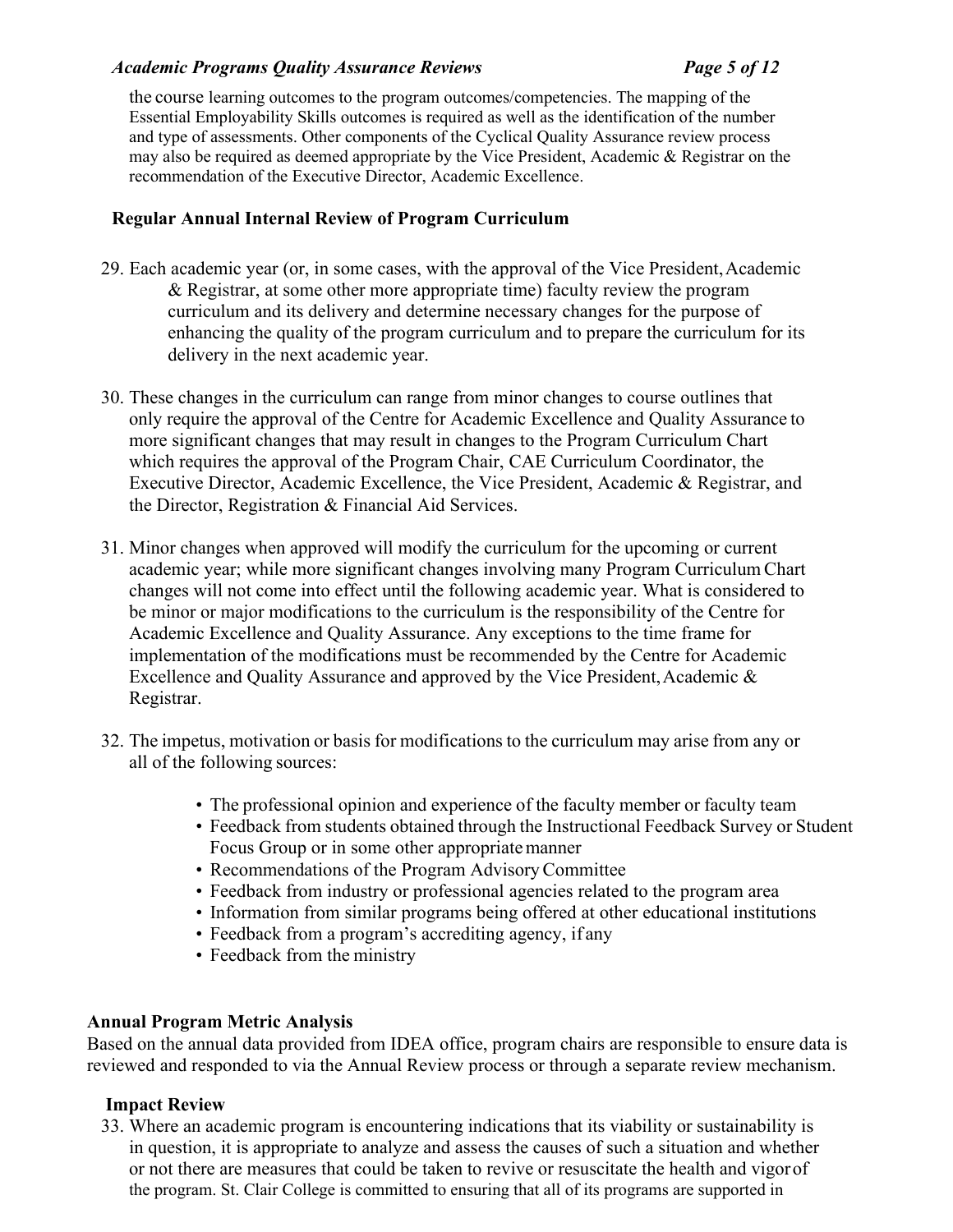# *Academic Programs Quality Assurance Reviews Page 6 of 12*

every possible way to ensure that the economic, social and employment needs of the community are met while at the same time ensuring that a program that no longer meets those needs is brought to a compassionate and considered end without significant disruption in the human and other resources of the college.

- 34. All post-secondary academic programs at St. Clair College shall be subject to review by the College Program Assessment Committee (CPAC) on the basis of the sustainability, viability or practicality of continuation as an active academic program. Programs will be subject to review from the Enrollment Management Committee (EMC) as outlined in this committees Terms of Reference (TOR).
- 35. Impact Review consists of the following phases:
	- i. Comparison to Benchmarks via PMA This phase is skipped if the program is being put through the Impact Review process because of the PMA review. In such a case, this step has already been completed. For programs entering the Impact Review process from a trigger other than the PMA review, the program's impact on SMA3 metrics will be evaluated. These impacts are already available for analysis because the PMA review is prepared annually and includes all academic programs.
	- ii. Trends from Program Data (Annual Reviews) The departmental Chairs of programs selected for Impact Review ensure the program faculty complete the Narrative Analysis Form and compile any necessary or relevant trend data from the Annual Review of Program-Related Data.
	- iii. Implementation of SOG Directives After SOG approval of the action plan, departmental Chairs are responsible for working with the faculty program team to ensure action items from the plan are implemented and assigned timelines.
- 36. Impact Reviews can be triggered from the following quality assurance processes
	- i. Annual Review of Program-Related Data reviews a program's performance (financial, enrollment, etc.).
	- ii. Cyclical Review reviews the quality and robustness of a program's curriculum and its fit with industry/discipline.
	- iii. Program Metric Analysis Process reviews a program's impact on SMA metrics
	- iv. External Triggers (PACs, Accrediting Bodies, Professional Associations) review involving external bodies.

The goal of these review mechanisms is to analyze and assess the current "health" of a program through the different lenses of performance, impact on SMA, and quality curriculum.

- 37. If any of these review processes indicates problems with performance, financial, or curriculum, an Impact Review can be triggered at the request of the Vice President, Academic & Registrar. The goal of such a review is to determine whether there are measures that could be taken to revive or resuscitate the health and vigor of the program.
- 38. When one of the listed triggers indicates a need for an Impact Review of an academic program, the Vice President, Academic & Registrar will task the College Program Assessment Committee (CPAC) with reviewing the program and recommending appropriate remedial steps to the Senior Operations Group (SOG) .

The Vice President, Academic & Registrar and the Chairs/Deans of the Schools will establish a system of benchmarks that will be used to identify academic programs whose sustainability or viability are of concern. This set of benchmarks may be revised by the Vice President, Academic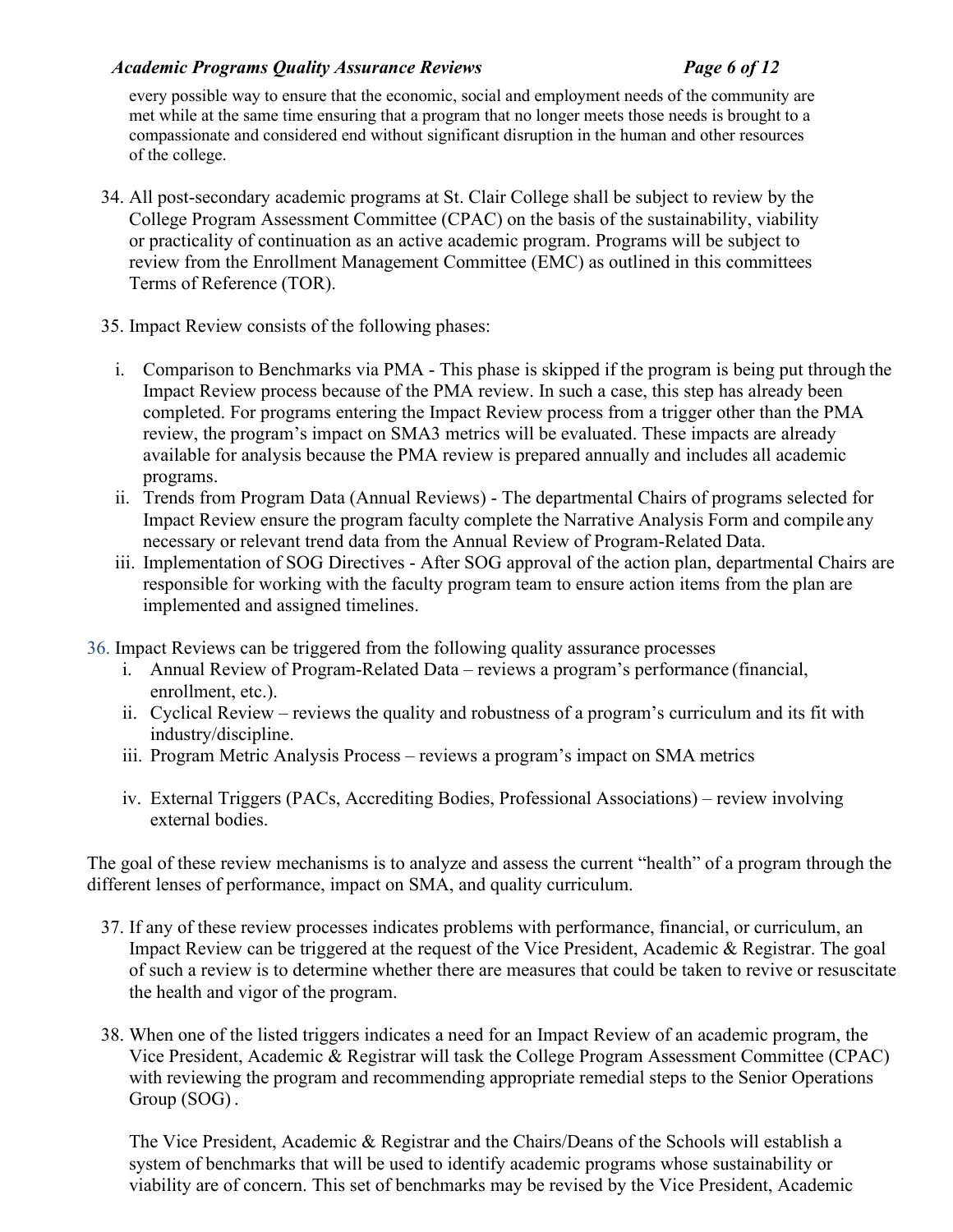# *Academic Programs Quality Assurance Reviews Page 7 of 12*

& Registrar with input by the Chairs/Deans and Executive Director, Academic Excellence whenever it is considered to be appropriate for revision.

- 39. The Vice President, Academic & Registrar will schedule the review of the impact of the identified program(s) at the next available meeting of the College Program Assessment Committee(CPAC).
- 40. CPAC will review the relevant data relating to the identified program and make a decision in the form of a recommendation to the Senior Operations Group for one of the following conclusions;
	- a. The program should be placed on a probationary status for one to three years to develop and implement a plan to address the identified issues. The Chair/Dean/Operations Manger should be involved in the development of such a plan and responsible for its implementation and monitoring of its progress.
	- b. The program should be suspended or cancelled either immediately or within a designated time frame of less than one year. The Chair/ Dean/ Operations Manager should lead the development of a plan for the suspension or cancellation of the program which will encompass looking after the interests of students who are enrolled in the program as well as dealing with the disposition of any assets exclusively devoted to the program and the re-training and/or reassignment of faculty teaching in the program to other programs.
	- c. Where other benefits acceptable to the College will outweigh the impact risk(s), the determination would be to maintain the status quo.
- 41. All plans developed for the probation, suspension or cancellation of a program must be approved by the Senior Operations Group beforeimplementation.
- 42. In every case, a program that has been reviewed on the basis of its impact by CPAC and has had a plan approved by the Senior Operations Group regarding its impact, the program's status must be reviewed by CPAC at the end of the relevant designated time period to develop a final report and/or recommendation to the Senior Operations Group on the continued operation or suspension/cancellation of the program.
- 43. When a program has been triggered for a possible suspension of an intake or cancellation, the process in Appendix B shall be utilized to provide input to CPAC for recommendation, and SOG for final decision.
- 44. After SOG decision on the final report and/or recommendations, any action plans will be inputted in the Action Plan Database.
- 45. The School Chair is responsible to ensure that the action plan is implemented as per determined deadlines.
- 46. The responsibility for ensuring the completion of the Impact Review of program- related data resides with the School Chair who shall ensure that the review is completed according to communicated deadlines and that the action plan is realistic and feasible. This will be embedded in individual programs, where necessary, as part of the annual Review process

## **Protocols, Guidelines and Templates**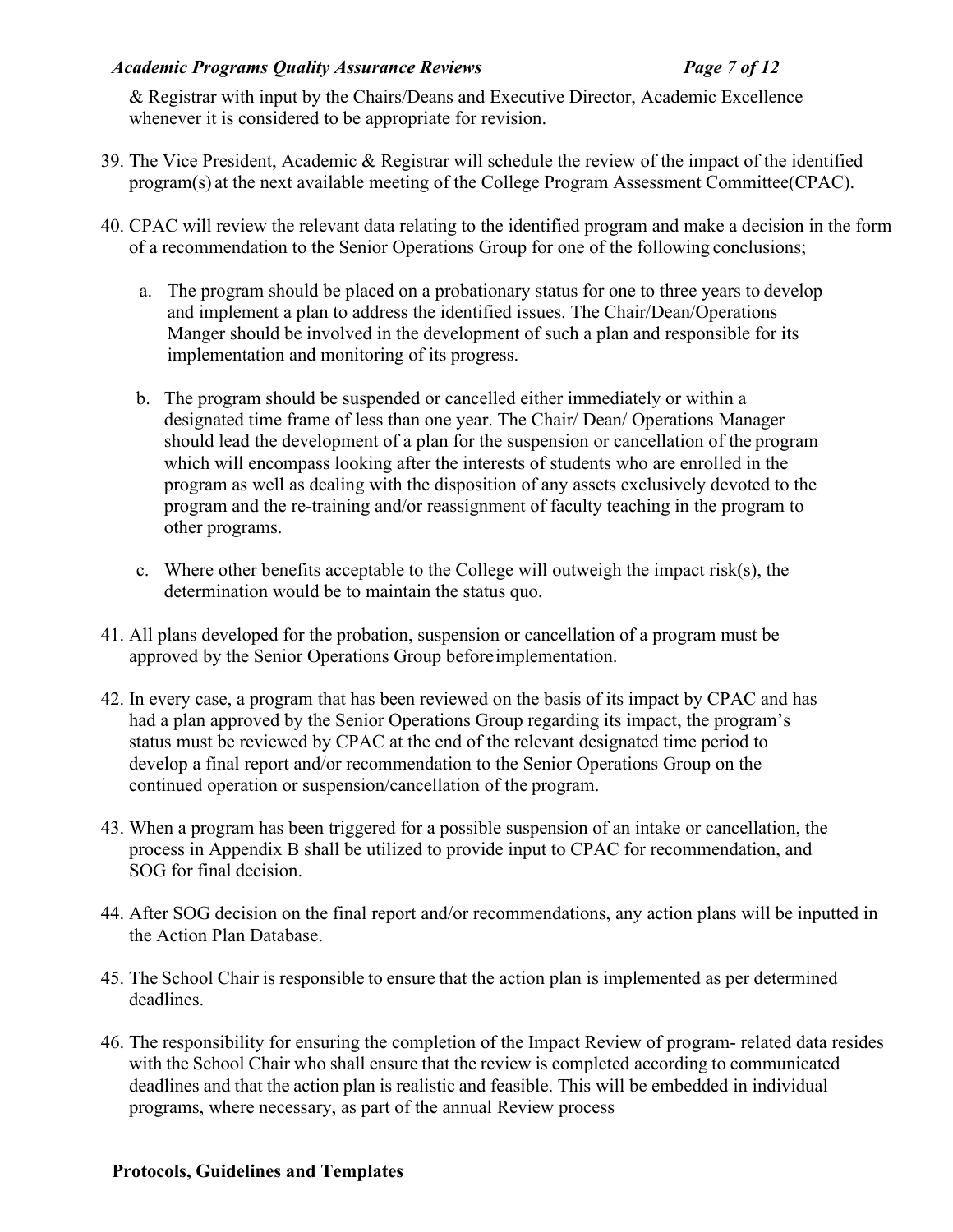# *Academic Programs Quality Assurance Reviews Page 8 of 12*

47. For further information relating to the details of the Annual Review of program-related data, the various components of the Cyclical Quality Assurance Review of curriculum, Impact Reviews, course outline and curriculum modifications, and program suspension and cancelations please see the appropriate CAE protocols, guidelines and templates approved for current use by the Quality Assurance Panel and the Senior Operations Group. The current, approved protocols, guidelines and templates are available from the Centre for Academic Excellence and Quality Assurance.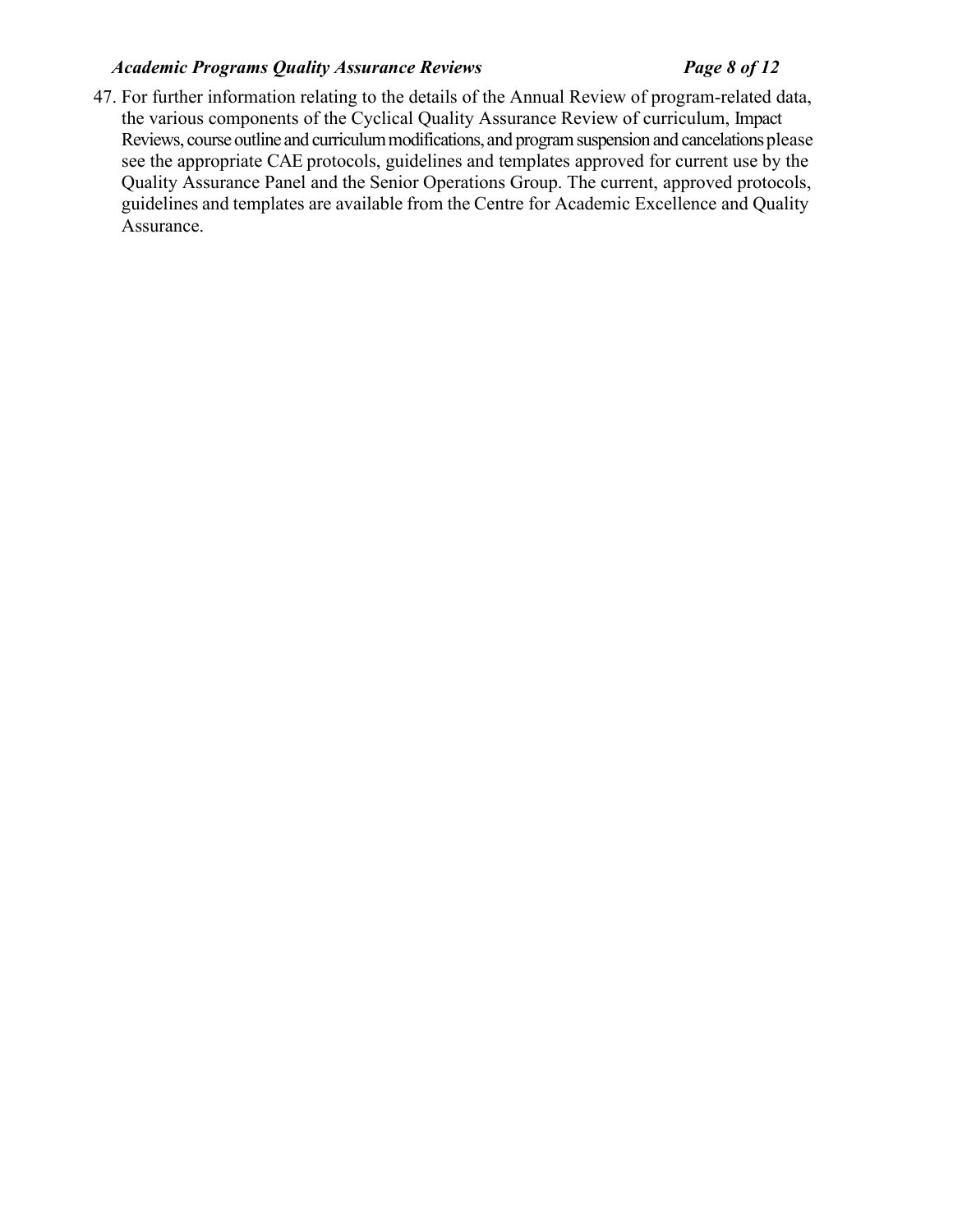**Appendix A - QA Review Processes and Relationships**

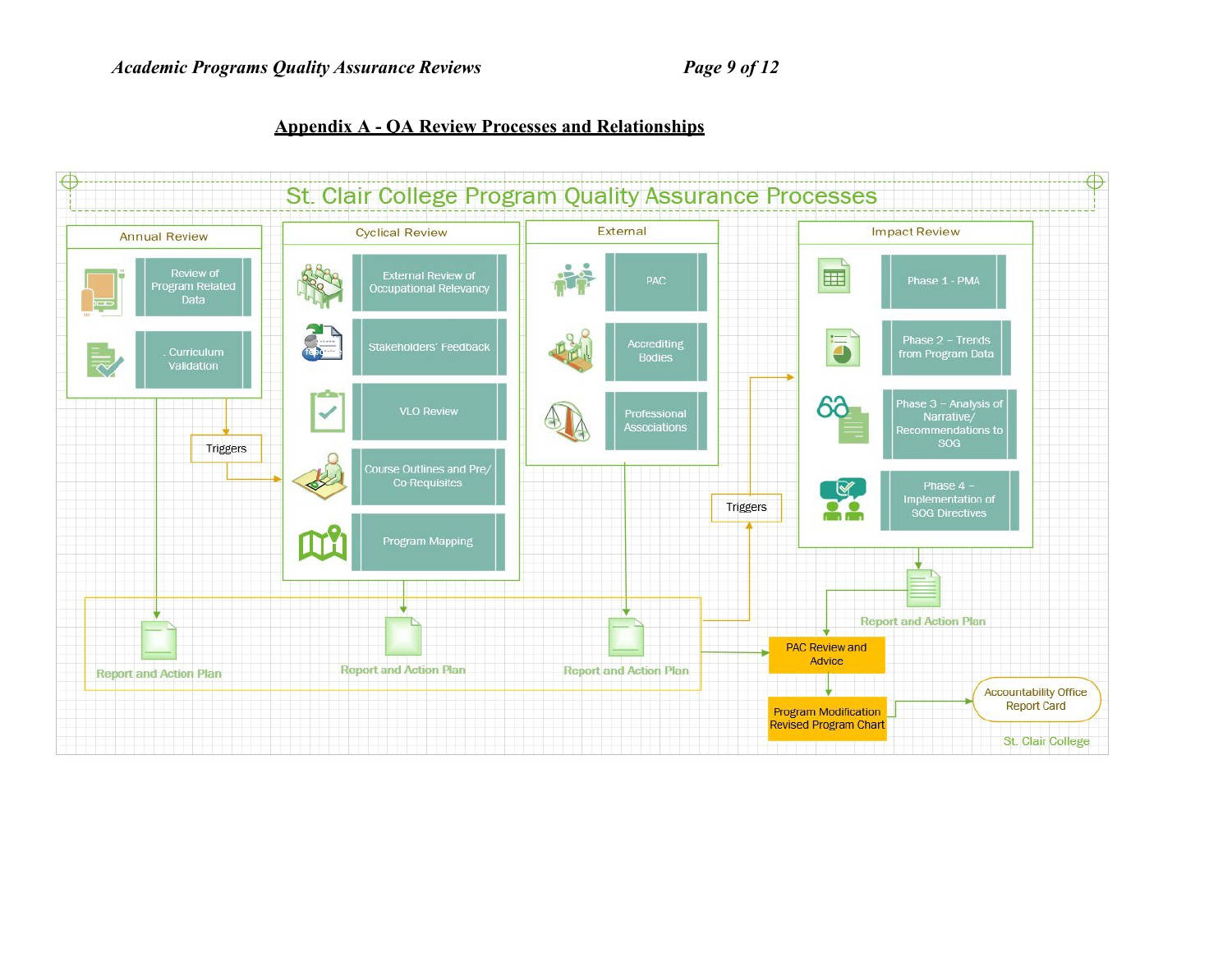### **Appendix B Protocol for Program Suspension and Cancellation**

| <b>ST.CLAIR</b><br>COLLEGE<br>Centre for Academic Excellence &<br><b>Quality Assurance</b> |                        |                   |                                                         |                     |                      |  |
|--------------------------------------------------------------------------------------------|------------------------|-------------------|---------------------------------------------------------|---------------------|----------------------|--|
|                                                                                            |                        |                   | <b>Protocol for Program Suspension and Cancellation</b> |                     |                      |  |
|                                                                                            |                        |                   |                                                         |                     |                      |  |
|                                                                                            | <b>EFFECTIVE DATE:</b> | <b>SEPT. 2017</b> |                                                         | <b>REVIEW DATE:</b> | <b>NOVEMBER 2021</b> |  |

**RESPONSIBLE DEP'T CAEQA, ACADEMIC**

### **PREAMBLE**

As per our *Quality Assurance of Academic Programs Policy (1.6.2)* and the Ministry of Colleges and Universities *Program Suspension and Cancellation: Operating Procedure*, academic programs need to regularly assess to determine their relevancy, viability and sustainability. If the review results in recommendations to alter the status of a program, the College is required to follow a process to inform the Ministry of changes to their program offerings. The following protocol outlines the process and necessary requirements involved when a program has been suspended or cancelled.

### **ROLES AND RESPONSIBILITY**

| <b>ROLE</b>                                                          | <b>RESPONSIBILITY</b>                                                                                                                                                                                                                                                                                                                                                                                                                         |
|----------------------------------------------------------------------|-----------------------------------------------------------------------------------------------------------------------------------------------------------------------------------------------------------------------------------------------------------------------------------------------------------------------------------------------------------------------------------------------------------------------------------------------|
| Program Chair/Team                                                   | Participate in annual program reviews for impact analysis.<br>Develop, implement and monitor plans for program probation, suspension and termination<br>based on recommendation of CPAC and approval of the SOG                                                                                                                                                                                                                               |
| College Program Assessment<br>Committee (CPAC)                       | Conduct review of all academic programs on the basis of sustainability, viability or practicality<br>of continuation.<br>Review data related to identified program and develop recommendation to SOG regarding<br>status of program (probation, suspension or cancellation).                                                                                                                                                                  |
| Vice President, Academic & Registrar                                 | Along with Chairs and the Executive Director, Academic Excellence - Establish a system of<br>benchmarks that will be used to identify academic programs whose sustainability or viability<br>are of concern.                                                                                                                                                                                                                                  |
| Senior Operations Group (SOG)                                        | Approves plans for suspension or cancellation of a program.                                                                                                                                                                                                                                                                                                                                                                                   |
| <b>Board of Governors</b>                                            | Approve all programs of instruction that a college will suspend or cancel<br>Inform Ministry of decision to suspend or cancel any Ministry funded program offered by<br>college<br>Ensure students enrolled in the suspended or cancelled programs have opportunity to<br>complete within normal time period at the college or, under special circumstances, assist<br>students to become enrolled in same program offered by another college |
| Centre for Academic Excellence and<br><b>Quality Assurance (CAE)</b> | Acts as a liaison with the ministry, submits status of program via PFAAM. Provides support<br>with quality assurance process that could trigger an Impact Review.                                                                                                                                                                                                                                                                             |
| <b>Enrollment Management Committee</b><br>(EMC)                      | Reviews program related data and recommends program suspension/cancellation and/or<br>recommends potential solutions to save the program from suspension and/or cancellation.                                                                                                                                                                                                                                                                 |
| Registrar's Office (RO)                                              | Handles student notifications and other relevant processes related to program suspension<br>and cancellation.                                                                                                                                                                                                                                                                                                                                 |

### **KEYWORDS AND DEFINITIONS**

| KEYWORD                  | <b>DEFINITION</b>                                                                                                                                                                  |
|--------------------------|------------------------------------------------------------------------------------------------------------------------------------------------------------------------------------|
| APS Number               | Approved program sequence number - Unique five-digit number assigned to an approved<br>program by Credentials Validation service and used for enrollment reporting to the Ministry |
| <b>Cancelled Program</b> | A program the college is no longer offering, and no students are enrolled                                                                                                          |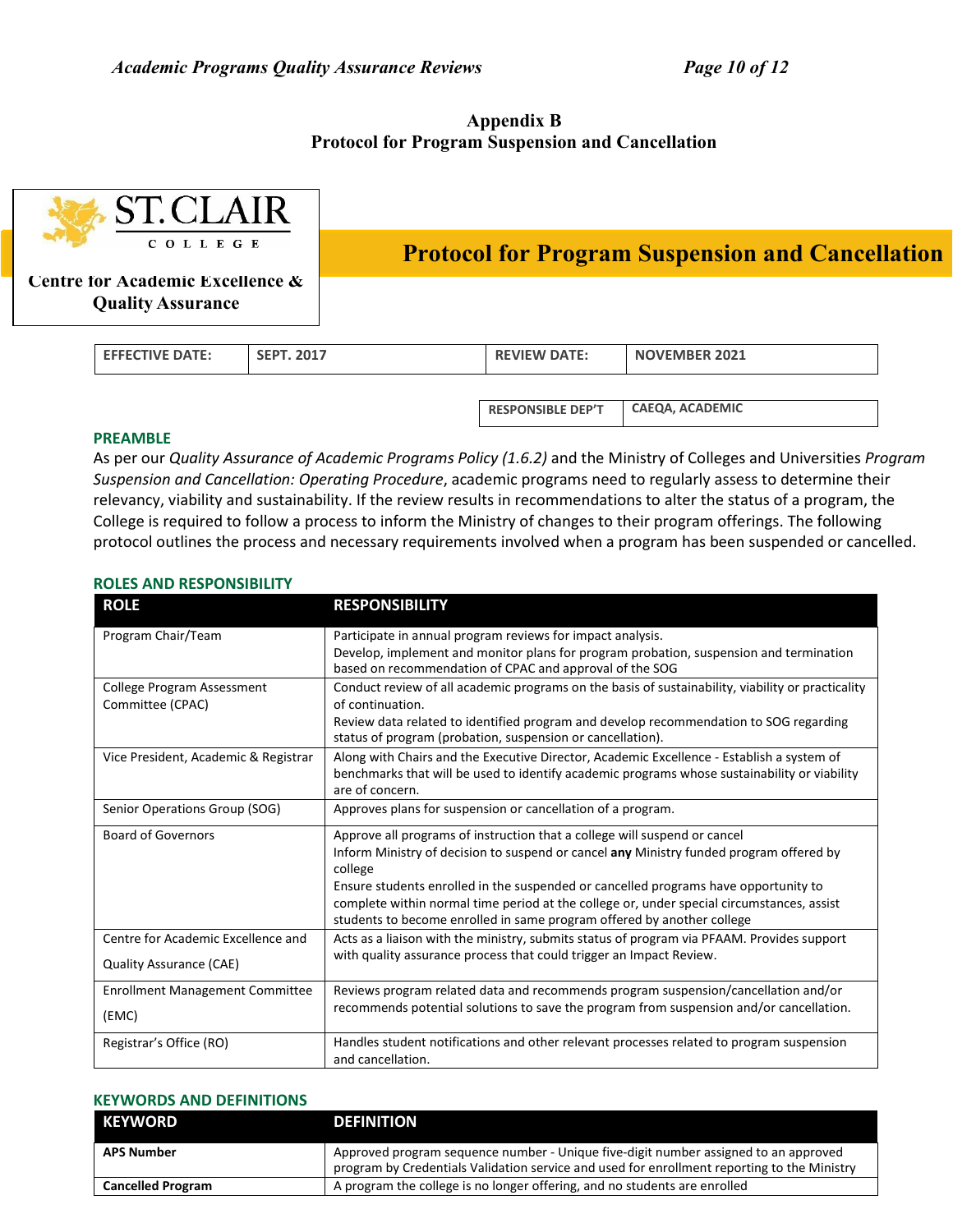## *Academic Programs Quality Assurance Reviews Page 11 of 12*

| <b>Dormant Program</b>   | A program approved for funding that has never been delivered or; not been delivered for<br>more than five years and has not been reported to the Ministry as cancelled |
|--------------------------|------------------------------------------------------------------------------------------------------------------------------------------------------------------------|
| <b>Suspended Program</b> | A program that the college has decided not to admit first year or beginning level students into                                                                        |
| <b>Ministry Code</b>     | A five-digit number assigned by the Ministry to postsecondary programs and used to identify<br>the provincial program category to which the program is assigned        |

### **PROCESS FOR IDENTIFYING PROGRAMS FOR SUSPENSION AND CANCELLATION**

- 1. Program Matric Analysis (PMA) is conducted to determine academic program sustainability, viability or practicality of continuation as an active academic program using measurement of established benchmarks.
- 2. Vice President, Academic & Registrar will schedule an Impact Review of identified programs that falls below its established benchmarks at the scheduled CPAC meeting.
- 3. The Vice President, Academic & Registrar and the appropriate Chair will arrange all relevant data as outlined in Policy 1.6.2 to be presented to CPAC for review.
- 4. The Enrollment Management Committee (EMC) reviews potential actions to save program from suspension or cancellation and provides recommendations to CPAC.
- 5. Based on review, CPAC will form a recommendation to the Senior Operations Group for one of thefollowing:
	- a. Program placed on probation for 1 to three years to develop and implement a plan to address the identified issues.
	- b. Program should be suspended or cancelled immediately or with a time frame of less than oneyear.
	- c. Program maintains status quo if the benefits outweigh the risk(s).
- 6. Based on the decision of the SOG, appropriate Chair will be involved in developing a plan for program probation, suspension or cancellation. These plans need to be approved by SOG and monitored by Chair during implementation.
- 7. Program Chair/Dean will inform faculty and Marketing department of potential suspension or cancellation.
- 8. CPAC reviews the status of the program at the end of the relevant designated time period (4a, 4b, 4c) and develops a final report with recommendations to SOG on the future of the program (termination or cancellation).

## **MINISTRY REQUIREMENTS**

### **Notifying Ministry**

- 9. Upon decision to suspend or cancel a program, the College will inform the Ministry via PFAAM or email signed by the college president. The CAE will facilitate this process. The following information isrelevant:
	- Program title, Ministry code and APS number of the program
	- Effective date of suspension (date after which first year applicants will no longer be accepted) or:
	- Effective date of cancellation (date after which students will no longer be enrolled at any level)
	- Name, title, and contact information of the college employee who may be contacted about suspension and/or suspension

### **Acknowledgement from the Ministry**

- 10. Ministry will respond to College President with a letter acknowledging the suspension or cancellation and indicating the amendments that will be made in the approved programs list.
- 11. The Ministry will also inform colleges of decisions to suspend or cancel programs in the quarterly program memorandum.

### **Re-activate a Suspended Program**

- 12. Upon approval by the Board of Governors to resume student intake to a program that has been suspended for less than five years, the College will notify the Ministry via PFAAM or email signed by the college President.
- 13. The Ministry will respond to notification by sending letter to College President acknowledging change in program status and amend the program list.

## **Cancellation of Dormant Programs**

- 14. The Ministry will review program lists at regular intervals to identify programs that have been dormant or suspended for five years or more.
- 15. A list of programs identified for automatic cancellation will be sent to College President.